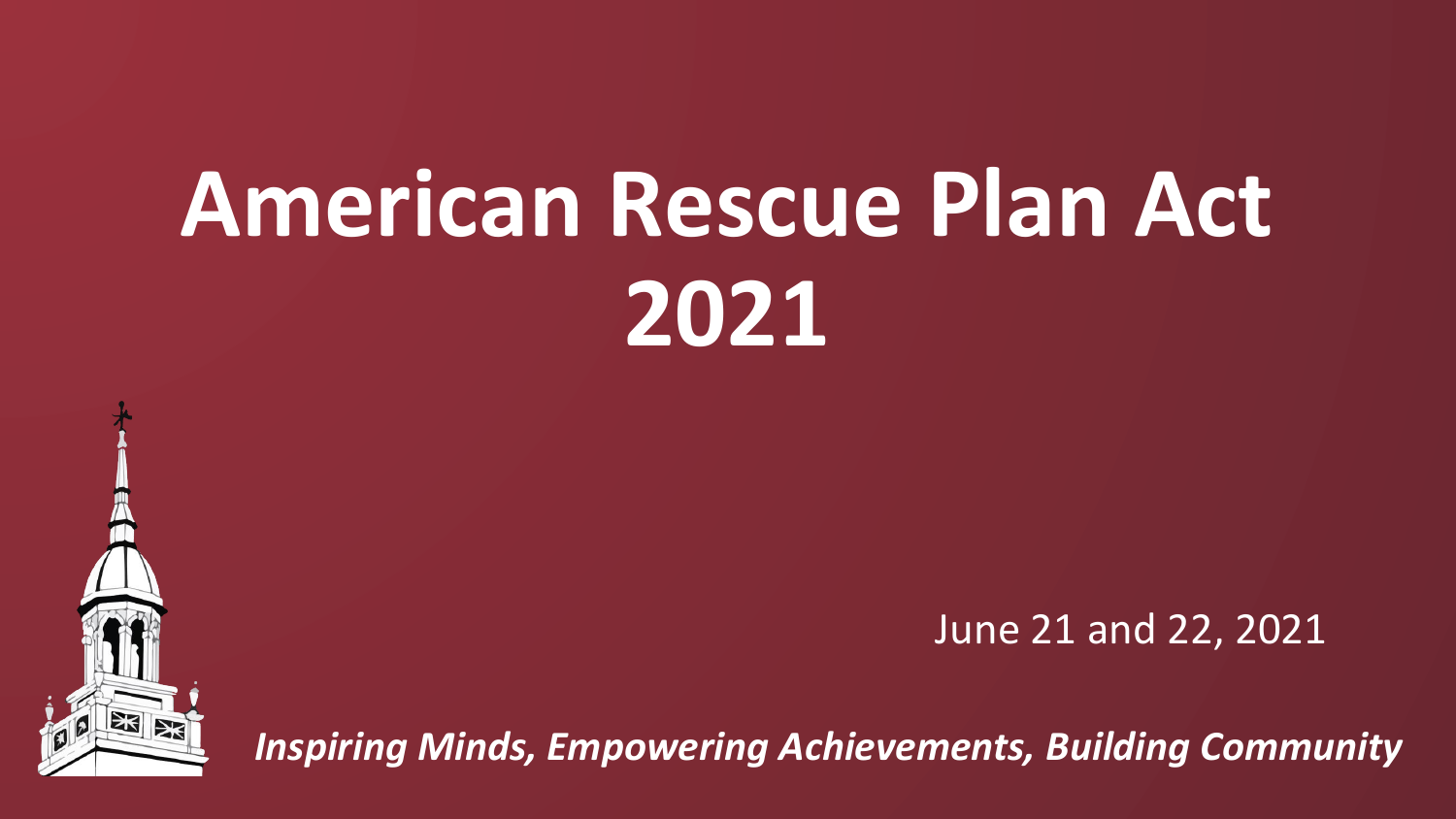## **Agenda**

- What is the American Rescue Plan Act
- Allocation
- Application Process
- Use of Funds
- District Plans
- Feedback and Questions

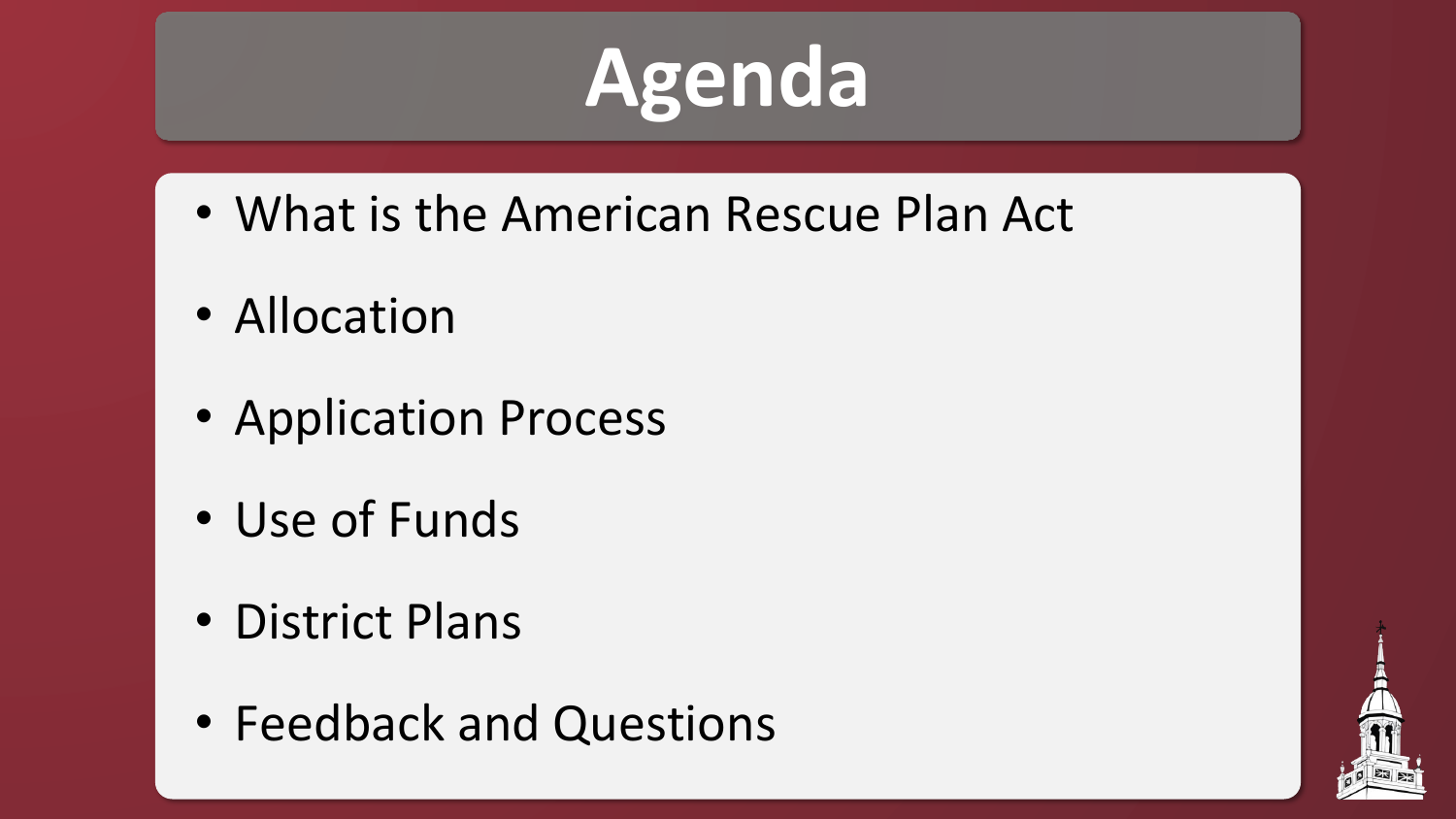## **What is ARPA?**

- On March 11, 2021, the President signed into law the American Rescue Plan Act of 2021 (ARPA).
- The 2021-22 enacted state budget includes language requiring local education agencies, such as school districts, that receive funding from the Federal Elementary and Secondary School Emergency Relief Fund allocated by the American Rescue Plan Act of 2021 (ARPA-ESSER).

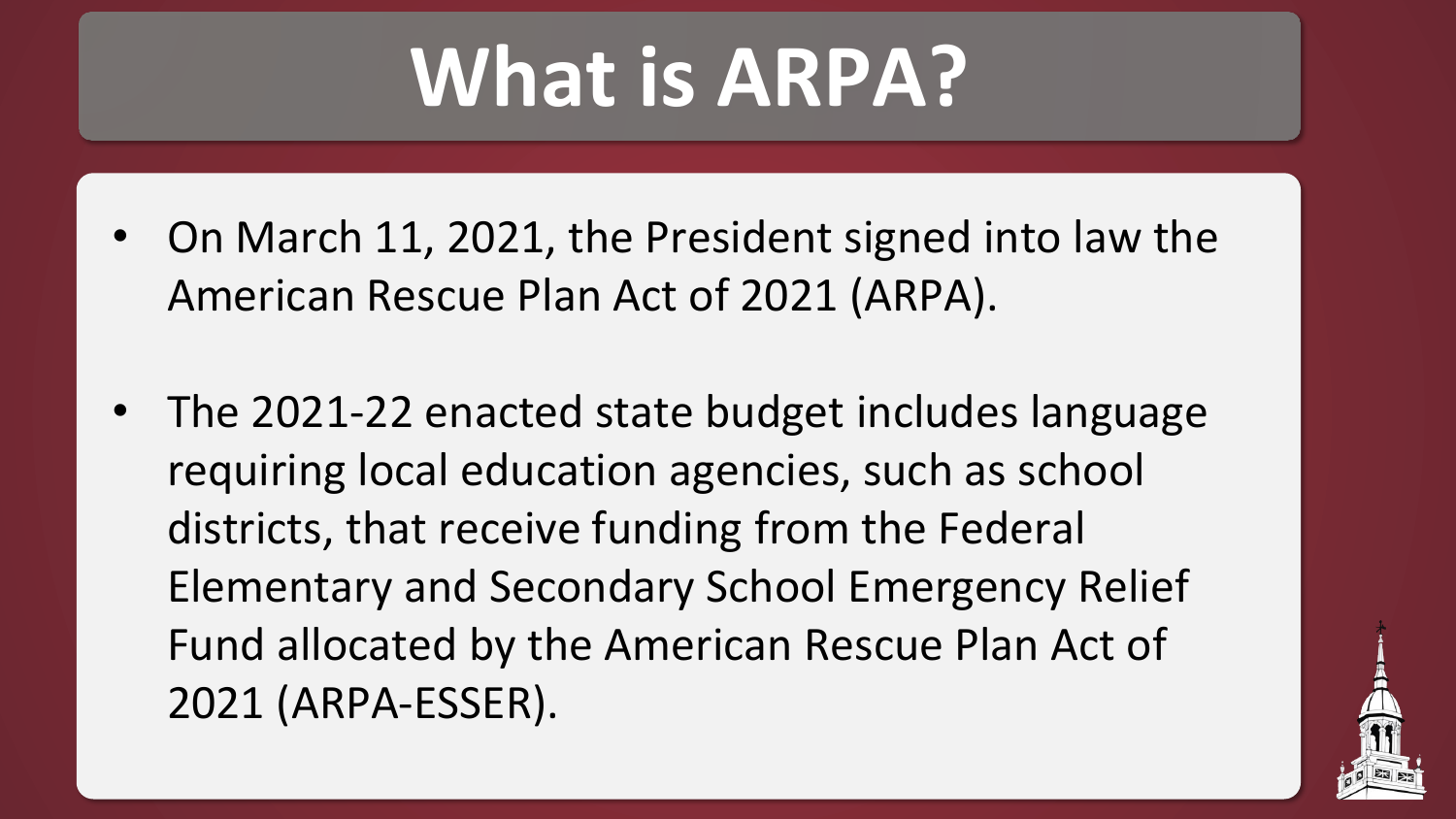## **Allocation**

- New York has been allocated nearly \$9 billion in ARPA-ESSER funds, with a minimum of \$8.09 billion (90 percent) going to local education agencies, including public schools.
- Garden City's allocation \$671,660.
- Minimum of 20% (\$134,322) must be used on a summer or before/after school program.

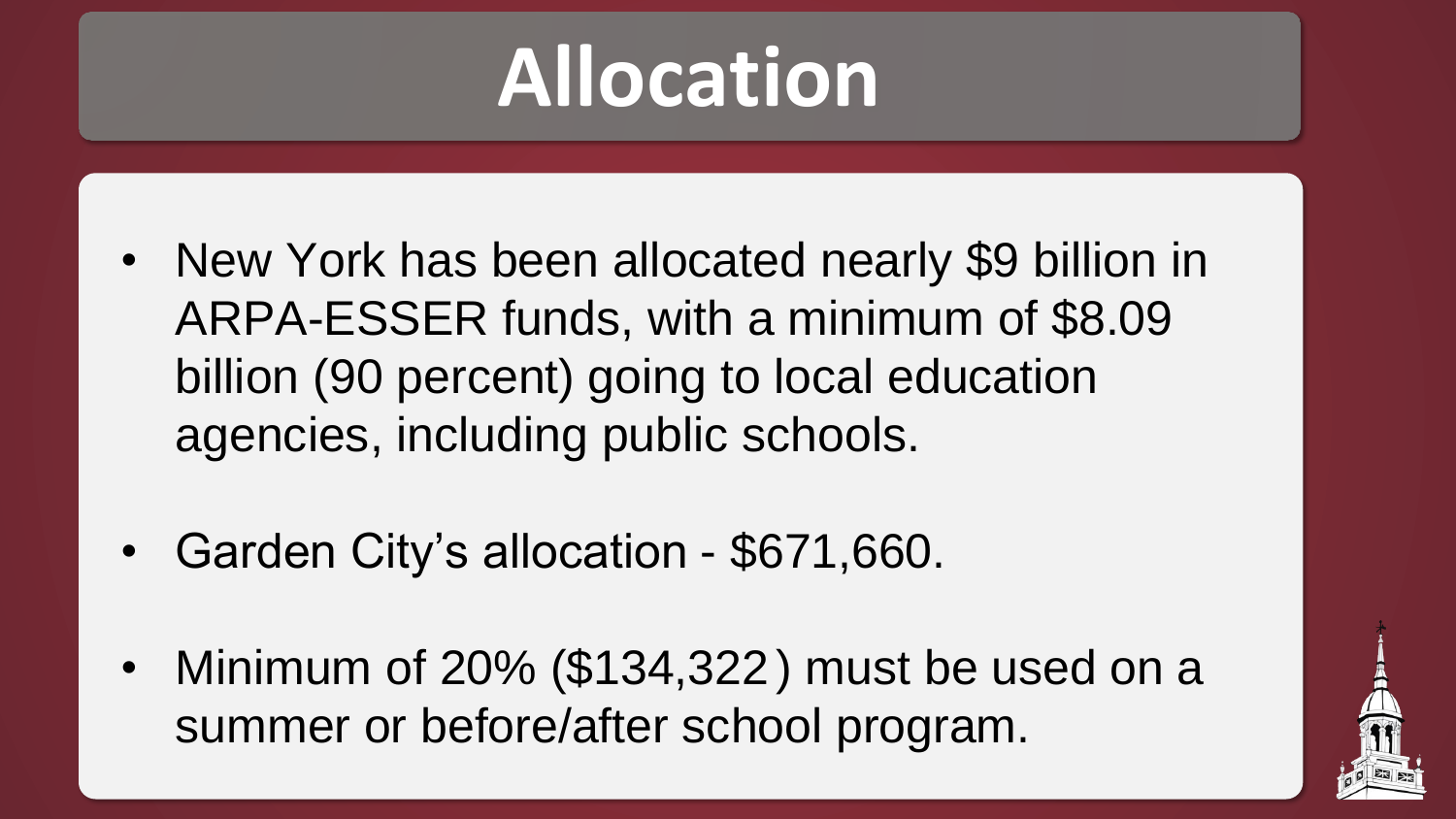## **Application Process**

- Grant application process
- Submitted thru the business portal
- Requires approval
- Assurances for the use of funds were submitted in May
- Application deadline is June 30<sup>th</sup>
- Application portal is not open as of today

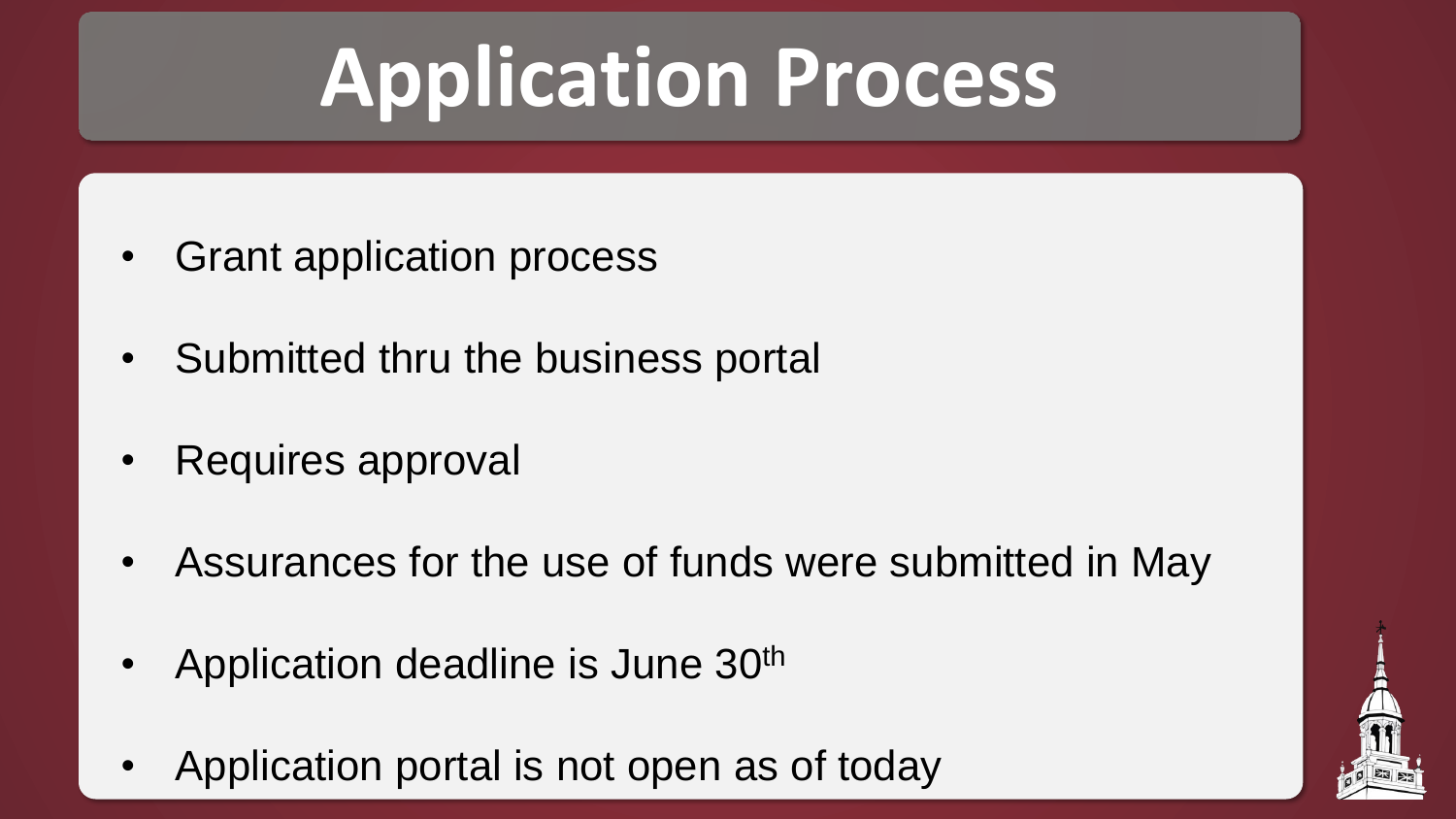### **Guidance on how to use the funds**

- Safely returning students to in-person instruction;
- Maximizing in-person instruction time;
- Operating schools and meeting the needs of students;
- Purchasing educational technology;
- Addressing the impacts of the COVID-19 pandemic on students, including the impacts of interrupted instruction and learning loss and the impacts on low-income students, children with disabilities, English language learners, and students experiencing homelessness;
- Implementing evidence-based strategies to meet students' social, emotional, mental health, and academic needs;
- Offering evidence-based summer, afterschool, and other extended learning and enrichment programs; and
- Supporting early childhood education.

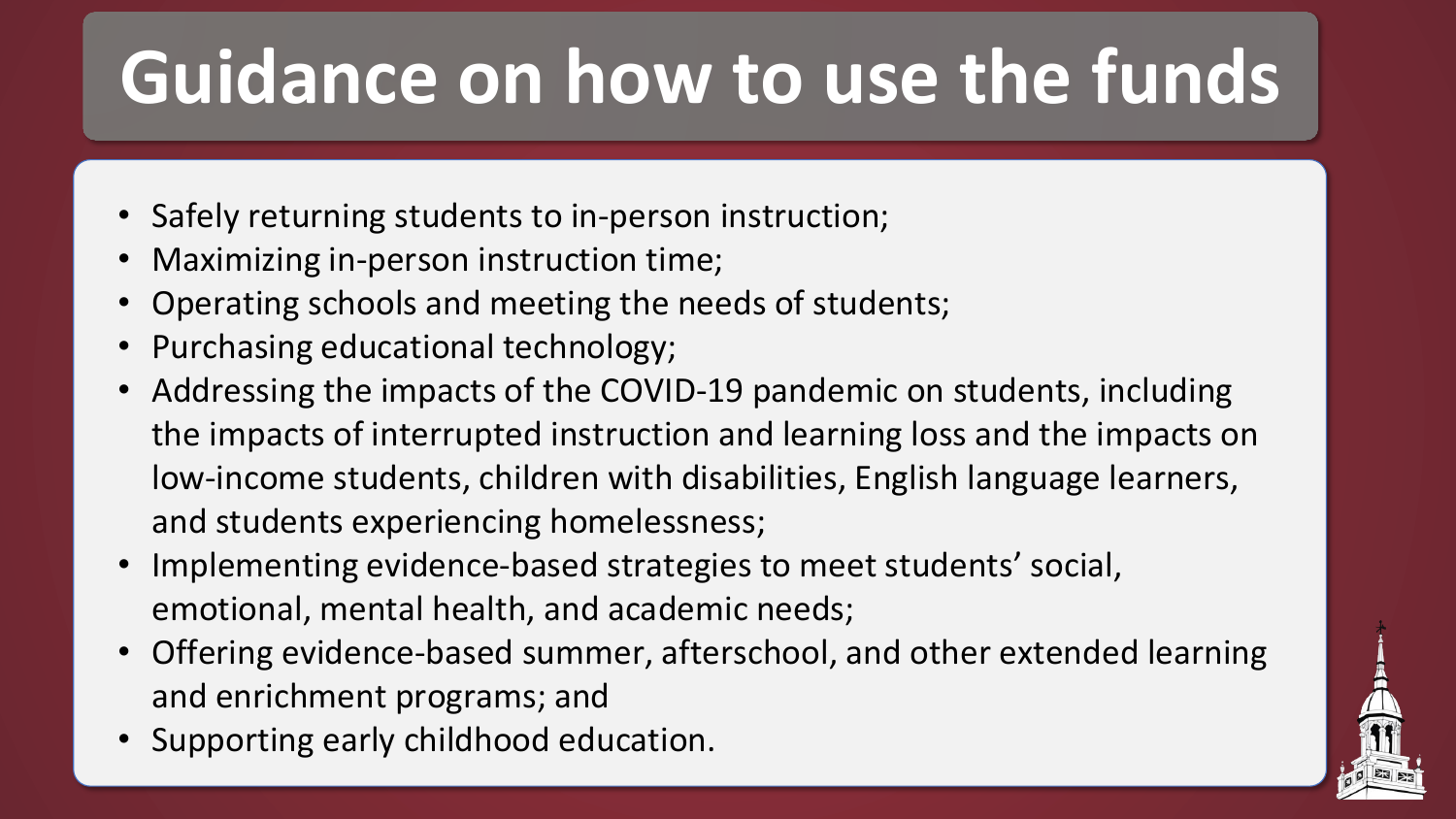#### **Proposed District Plan**

| <b>Activities</b>                              | <b>Allocations</b> |
|------------------------------------------------|--------------------|
| Summer program through SCOPE                   | \$100,000          |
| Before/After school support                    | \$48,000           |
| Saturday program - PBL                         | \$16,000           |
| Air conditioners (100 units)                   | \$180,000          |
| ENL – afterschool support and parent workshops | \$8,000            |
| Speech for grades K-1                          | \$200,000          |
| OT Support for grades K-1                      | \$100,000          |
| Instructional technology related items         | \$19,660           |

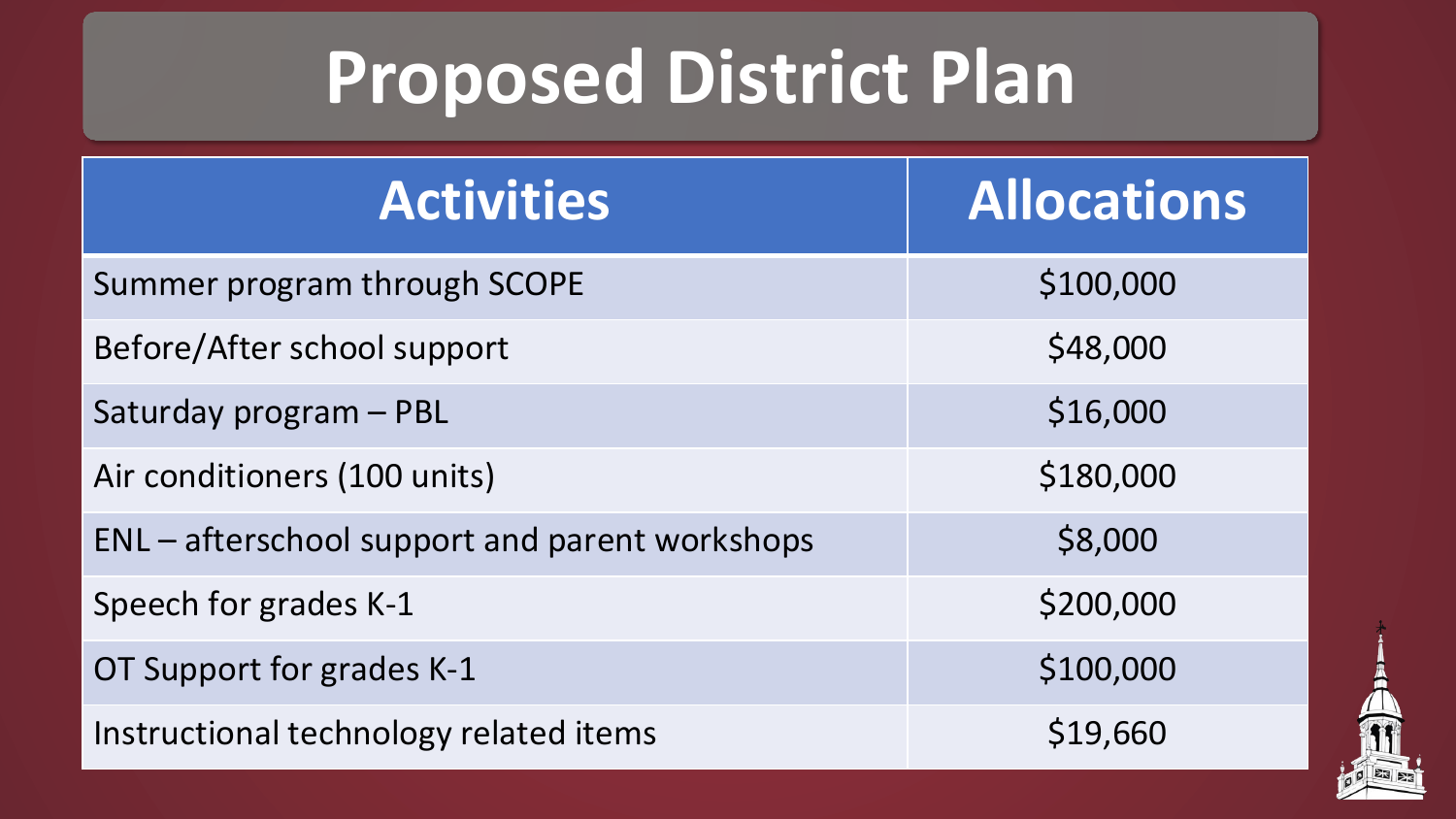### **Funding Years**

| <b>Activities</b>                                   | 2021-22                   | 2022-23                                   | 2023-24                 |
|-----------------------------------------------------|---------------------------|-------------------------------------------|-------------------------|
| Summer program through SCOPE                        | \$100,000                 | May extend based on<br>participation/need |                         |
| Before/After school support                         | \$48,000                  | May extend based on<br>participation/need |                         |
| Saturday program - PBL                              | \$16,000                  |                                           |                         |
| Air conditioners (100 units)                        | \$180,000                 |                                           |                         |
| $ENL -$ afterschool support and<br>parent workshops | \$8,000                   |                                           |                         |
| Speech for grades K-1                               | <b>Funded thru budget</b> | \$100,000                                 | \$100,000               |
| OT for grades K-1                                   | Funded thru grant         | \$50,000                                  | \$50,000                |
| Instructional technology related<br>items           | \$19,660                  | Additional as available                   | Additional as available |